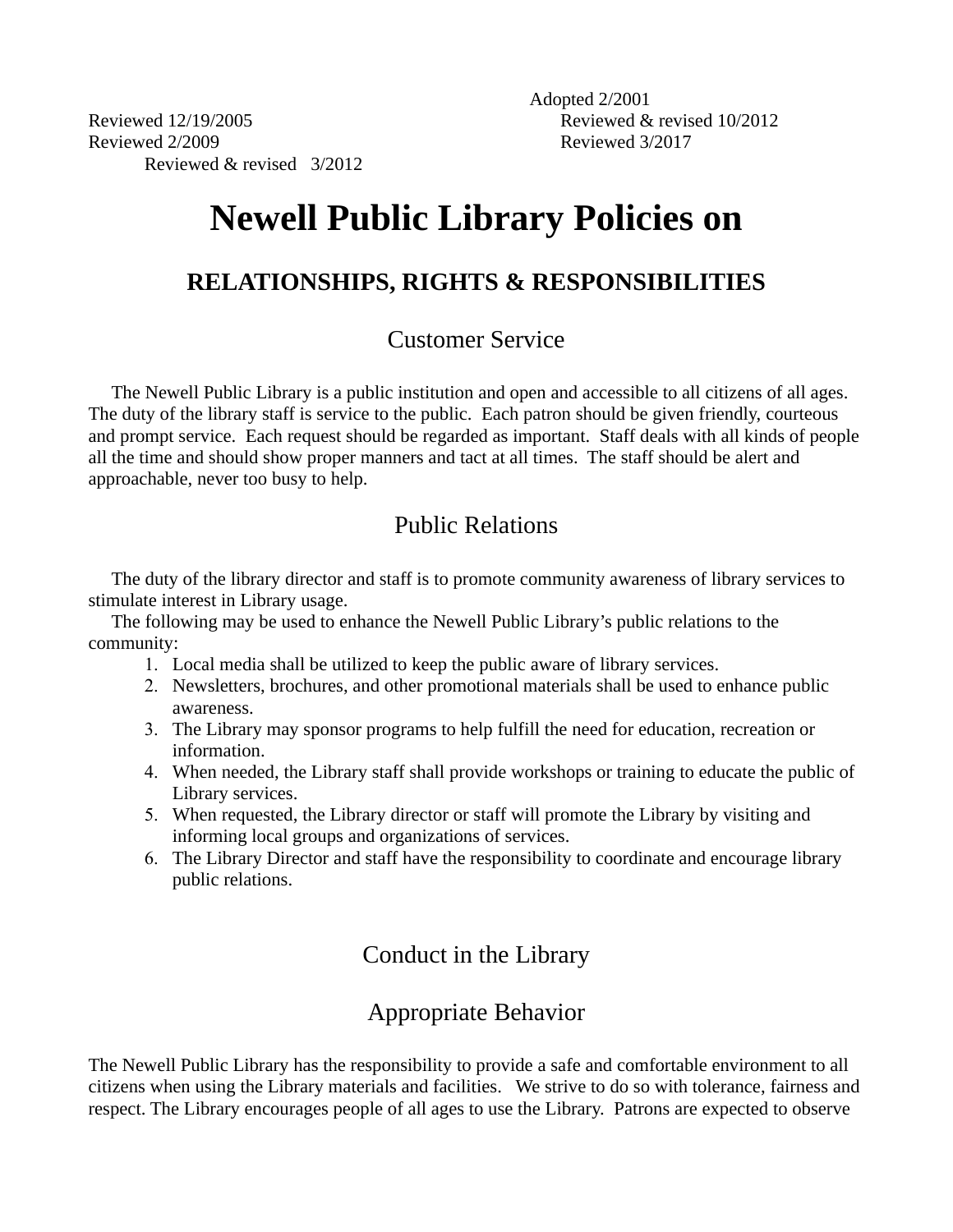the rights of the patrons and staff and use the Library for its intended purposes. Inappropriate behavior will not be tolerated and those

people will be warned or may be asked to leave the Library. The library asks patrons to observe the following standards of behavior:

### **RELATIONSHIPS, RIGHTS & RESPONSIBILITIES cont.**

- No food or drink, unless part of a library program, or as allowed by the Library staff
- Use of alcohol, tobacco, or controlled substance is not permitted
- Cell phones must be turned on 'vibrate' and phone conservations must be kept quiet enough not to disturb others in the library or to disrupt library activities.
- Sound must be turned off while using personal computers within the Library
- Abusive, profane, or belligerent language will not be tolerated.
- Annoying, harassing, threatening, disorderly or loud behavior will not be tolerated.
- Running is not permitted in the library except for organized library events.
- Picture taking or videotaping of people, except at Library-sponsored events or with the consent of the Library Director or designee or by the patrons involved is not permitted.
- Dress code for those using the library includes: shirts and shoes required, no wet bathing suits, and no rollerblades while in the building.
- Defacing or damaging library materials, furniture, computers or other property is not allowed and may be punishable by law.
- Removing library materials or property from the building without checking them out or having approval of director or designee is prohibited, and is unlawful.
- Children age 8 and under must be accompanied at all times by a responsible individual while in the library; unless the child is attending a scheduled Library program. Responsibility for the safety and behavior of children while in the Library belongs to the parent or caregiver.
- Animals, other than service animals are not allowed in the Library unless part of an organized library event.
- Any behavior or use of the Library that interferes with the Library's stated purpose is not permitted.

# Enforcement for Inappropriate Behavior

Enforcement of these guidelines may take the form of any of the following actions, depending upon the severity of the misconduct, which will be determined by the staff on duty at the time:

- In most cases, persons who are behaving inappropriately in the Library will be given one warning and asked to behave in an appropriate manner.
- People who do not modify their behavior after one warning will be asked to leave the Library for the rest of the day.